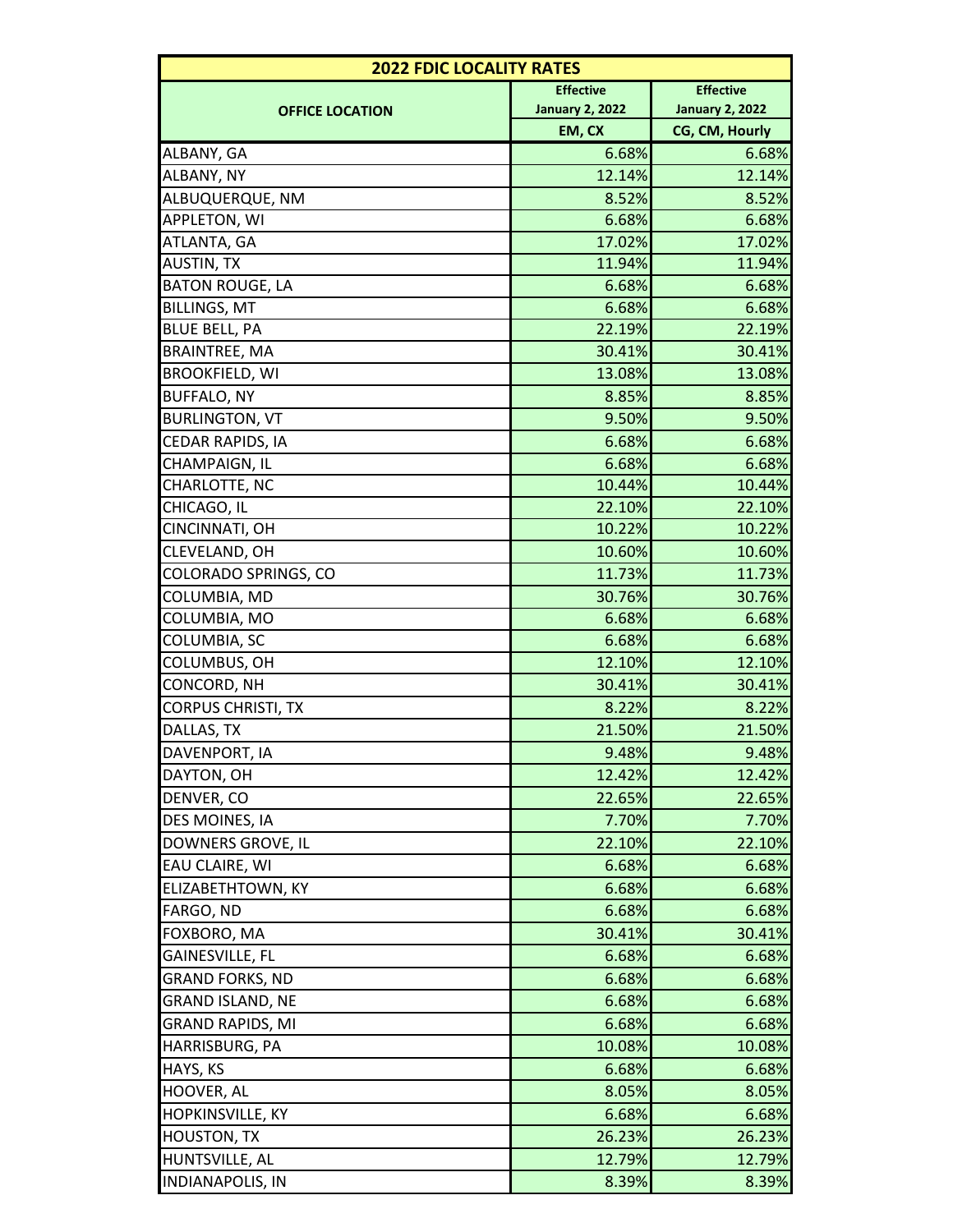| CG, CM, Hourly<br>EM, CX<br>6.68%<br>JACKSON, MS<br>KANSAS CITY, MO<br>9.38%<br>KNOXVILLE, TN<br>6.68%<br>LAREDO, TX<br>13.03%<br>LAS VEGAS, NV<br>11.76%<br>6.68%<br>LEXINGTON, KY<br>30.41%<br>LEXINGTON, MA<br>LITTLE ROCK, AR<br>6.68%<br>LIVONIA, MI<br>19.32%<br>LOS ANGELES, CA<br>31.07%<br>LOUISVILLE, KY<br>6.68%<br>LUBBOCK, TX<br>6.68%<br>MADISON, WI<br>6.68%<br>MANKATO, MN<br>6.68%<br>6.68%<br><b>MEMPHIS, TN</b><br>MINNEAPOLIS, MN<br>20.27%<br>MONROE, NJ<br>37.47%<br>MONTGOMERY, AL<br>6.68%<br>MOUNT VERNON, IL<br>6.68%<br>NASHVILLE, TN<br>6.68%<br>NEW YORK CITY, NY<br>37.47%<br>OKLAHOMA CITY, OK<br>6.68%<br>8.31%<br>OMAHA, NE<br>ORANGE, CA<br>31.07%<br>8.39%<br>PALM BAY, FL<br>PENSACOLA, FL<br>6.68%<br>PHOENIX, AZ<br>14.43%<br>PORTLAND, OR<br>17.18%<br>22.10%<br>22.10%<br>PRINCETON, IL<br>RALEIGH, NC<br>12.49%<br>12.49%<br>RICHMOND, VA<br>12.72%<br>12.72%<br>ROCKY HILL, CT<br>26.59%<br>26.59%<br>SACRAMENTO, CA<br>23.66%<br>23.66%<br>SALT LAKE CITY, UT<br>6.68%<br>6.68%<br>SAN ANTONIO, TX<br>9.28%<br>9.28%<br>SAN DIEGO, CA<br>30.55%<br>30.55%<br>SAN FRANCISCO, CA<br>49.15%<br>49.15%<br>SAN JUAN, PR<br>13.19%<br>13.19%<br>SAVANNAH, GA<br>6.68%<br>6.68%<br>SCOTT DEPOT, WV<br>6.68%<br>6.68%<br>25.70%<br>25.70%<br>SEATTLE, WA<br>SEVEN FIELDS, PA<br>12.09%<br>12.09%<br>SHREVEPORT, LA<br>6.68%<br>6.68%<br>SIOUX CITY, IA<br>6.68%<br>6.68%<br>SIOUX FALLS, SD<br>6.68%<br>6.68%<br>6.68%<br>SPRINGFIELD, IL<br>6.68%<br>SPRINGFIELD, MA<br>26.59%<br>26.59% | <b>OFFICE LOCATION</b> | <b>Effective</b><br><b>January 2, 2022</b> | <b>Effective</b><br><b>January 2, 2022</b> |
|------------------------------------------------------------------------------------------------------------------------------------------------------------------------------------------------------------------------------------------------------------------------------------------------------------------------------------------------------------------------------------------------------------------------------------------------------------------------------------------------------------------------------------------------------------------------------------------------------------------------------------------------------------------------------------------------------------------------------------------------------------------------------------------------------------------------------------------------------------------------------------------------------------------------------------------------------------------------------------------------------------------------------------------------------------------------------------------------------------------------------------------------------------------------------------------------------------------------------------------------------------------------------------------------------------------------------------------------------------------------------------------------------------------------------------------------------------------------------------------------------------------------------|------------------------|--------------------------------------------|--------------------------------------------|
|                                                                                                                                                                                                                                                                                                                                                                                                                                                                                                                                                                                                                                                                                                                                                                                                                                                                                                                                                                                                                                                                                                                                                                                                                                                                                                                                                                                                                                                                                                                              |                        |                                            |                                            |
|                                                                                                                                                                                                                                                                                                                                                                                                                                                                                                                                                                                                                                                                                                                                                                                                                                                                                                                                                                                                                                                                                                                                                                                                                                                                                                                                                                                                                                                                                                                              |                        |                                            | 6.68%                                      |
|                                                                                                                                                                                                                                                                                                                                                                                                                                                                                                                                                                                                                                                                                                                                                                                                                                                                                                                                                                                                                                                                                                                                                                                                                                                                                                                                                                                                                                                                                                                              |                        |                                            | 9.38%                                      |
|                                                                                                                                                                                                                                                                                                                                                                                                                                                                                                                                                                                                                                                                                                                                                                                                                                                                                                                                                                                                                                                                                                                                                                                                                                                                                                                                                                                                                                                                                                                              |                        |                                            | 6.68%                                      |
|                                                                                                                                                                                                                                                                                                                                                                                                                                                                                                                                                                                                                                                                                                                                                                                                                                                                                                                                                                                                                                                                                                                                                                                                                                                                                                                                                                                                                                                                                                                              |                        |                                            | 13.03%                                     |
|                                                                                                                                                                                                                                                                                                                                                                                                                                                                                                                                                                                                                                                                                                                                                                                                                                                                                                                                                                                                                                                                                                                                                                                                                                                                                                                                                                                                                                                                                                                              |                        |                                            | 11.76%                                     |
|                                                                                                                                                                                                                                                                                                                                                                                                                                                                                                                                                                                                                                                                                                                                                                                                                                                                                                                                                                                                                                                                                                                                                                                                                                                                                                                                                                                                                                                                                                                              |                        |                                            | 6.68%                                      |
|                                                                                                                                                                                                                                                                                                                                                                                                                                                                                                                                                                                                                                                                                                                                                                                                                                                                                                                                                                                                                                                                                                                                                                                                                                                                                                                                                                                                                                                                                                                              |                        |                                            | 30.41%                                     |
|                                                                                                                                                                                                                                                                                                                                                                                                                                                                                                                                                                                                                                                                                                                                                                                                                                                                                                                                                                                                                                                                                                                                                                                                                                                                                                                                                                                                                                                                                                                              |                        |                                            | 6.68%                                      |
|                                                                                                                                                                                                                                                                                                                                                                                                                                                                                                                                                                                                                                                                                                                                                                                                                                                                                                                                                                                                                                                                                                                                                                                                                                                                                                                                                                                                                                                                                                                              |                        |                                            | 19.32%                                     |
|                                                                                                                                                                                                                                                                                                                                                                                                                                                                                                                                                                                                                                                                                                                                                                                                                                                                                                                                                                                                                                                                                                                                                                                                                                                                                                                                                                                                                                                                                                                              |                        |                                            | 31.07%                                     |
|                                                                                                                                                                                                                                                                                                                                                                                                                                                                                                                                                                                                                                                                                                                                                                                                                                                                                                                                                                                                                                                                                                                                                                                                                                                                                                                                                                                                                                                                                                                              |                        |                                            | 6.68%                                      |
|                                                                                                                                                                                                                                                                                                                                                                                                                                                                                                                                                                                                                                                                                                                                                                                                                                                                                                                                                                                                                                                                                                                                                                                                                                                                                                                                                                                                                                                                                                                              |                        |                                            | 6.68%                                      |
|                                                                                                                                                                                                                                                                                                                                                                                                                                                                                                                                                                                                                                                                                                                                                                                                                                                                                                                                                                                                                                                                                                                                                                                                                                                                                                                                                                                                                                                                                                                              |                        |                                            | 6.68%                                      |
|                                                                                                                                                                                                                                                                                                                                                                                                                                                                                                                                                                                                                                                                                                                                                                                                                                                                                                                                                                                                                                                                                                                                                                                                                                                                                                                                                                                                                                                                                                                              |                        |                                            | 6.68%                                      |
|                                                                                                                                                                                                                                                                                                                                                                                                                                                                                                                                                                                                                                                                                                                                                                                                                                                                                                                                                                                                                                                                                                                                                                                                                                                                                                                                                                                                                                                                                                                              |                        |                                            | 6.68%                                      |
|                                                                                                                                                                                                                                                                                                                                                                                                                                                                                                                                                                                                                                                                                                                                                                                                                                                                                                                                                                                                                                                                                                                                                                                                                                                                                                                                                                                                                                                                                                                              |                        |                                            | 20.27%                                     |
|                                                                                                                                                                                                                                                                                                                                                                                                                                                                                                                                                                                                                                                                                                                                                                                                                                                                                                                                                                                                                                                                                                                                                                                                                                                                                                                                                                                                                                                                                                                              |                        |                                            | 37.47%                                     |
|                                                                                                                                                                                                                                                                                                                                                                                                                                                                                                                                                                                                                                                                                                                                                                                                                                                                                                                                                                                                                                                                                                                                                                                                                                                                                                                                                                                                                                                                                                                              |                        |                                            | 6.68%                                      |
|                                                                                                                                                                                                                                                                                                                                                                                                                                                                                                                                                                                                                                                                                                                                                                                                                                                                                                                                                                                                                                                                                                                                                                                                                                                                                                                                                                                                                                                                                                                              |                        |                                            | 6.68%                                      |
|                                                                                                                                                                                                                                                                                                                                                                                                                                                                                                                                                                                                                                                                                                                                                                                                                                                                                                                                                                                                                                                                                                                                                                                                                                                                                                                                                                                                                                                                                                                              |                        |                                            | 6.68%                                      |
|                                                                                                                                                                                                                                                                                                                                                                                                                                                                                                                                                                                                                                                                                                                                                                                                                                                                                                                                                                                                                                                                                                                                                                                                                                                                                                                                                                                                                                                                                                                              |                        |                                            | 37.47%                                     |
|                                                                                                                                                                                                                                                                                                                                                                                                                                                                                                                                                                                                                                                                                                                                                                                                                                                                                                                                                                                                                                                                                                                                                                                                                                                                                                                                                                                                                                                                                                                              |                        |                                            | 6.68%                                      |
|                                                                                                                                                                                                                                                                                                                                                                                                                                                                                                                                                                                                                                                                                                                                                                                                                                                                                                                                                                                                                                                                                                                                                                                                                                                                                                                                                                                                                                                                                                                              |                        |                                            | 8.31%                                      |
|                                                                                                                                                                                                                                                                                                                                                                                                                                                                                                                                                                                                                                                                                                                                                                                                                                                                                                                                                                                                                                                                                                                                                                                                                                                                                                                                                                                                                                                                                                                              |                        |                                            | 31.07%                                     |
|                                                                                                                                                                                                                                                                                                                                                                                                                                                                                                                                                                                                                                                                                                                                                                                                                                                                                                                                                                                                                                                                                                                                                                                                                                                                                                                                                                                                                                                                                                                              |                        |                                            | 8.39%                                      |
|                                                                                                                                                                                                                                                                                                                                                                                                                                                                                                                                                                                                                                                                                                                                                                                                                                                                                                                                                                                                                                                                                                                                                                                                                                                                                                                                                                                                                                                                                                                              |                        |                                            | 6.68%                                      |
|                                                                                                                                                                                                                                                                                                                                                                                                                                                                                                                                                                                                                                                                                                                                                                                                                                                                                                                                                                                                                                                                                                                                                                                                                                                                                                                                                                                                                                                                                                                              |                        |                                            | 14.43%                                     |
|                                                                                                                                                                                                                                                                                                                                                                                                                                                                                                                                                                                                                                                                                                                                                                                                                                                                                                                                                                                                                                                                                                                                                                                                                                                                                                                                                                                                                                                                                                                              |                        |                                            | 17.18%                                     |
|                                                                                                                                                                                                                                                                                                                                                                                                                                                                                                                                                                                                                                                                                                                                                                                                                                                                                                                                                                                                                                                                                                                                                                                                                                                                                                                                                                                                                                                                                                                              |                        |                                            |                                            |
|                                                                                                                                                                                                                                                                                                                                                                                                                                                                                                                                                                                                                                                                                                                                                                                                                                                                                                                                                                                                                                                                                                                                                                                                                                                                                                                                                                                                                                                                                                                              |                        |                                            |                                            |
|                                                                                                                                                                                                                                                                                                                                                                                                                                                                                                                                                                                                                                                                                                                                                                                                                                                                                                                                                                                                                                                                                                                                                                                                                                                                                                                                                                                                                                                                                                                              |                        |                                            |                                            |
|                                                                                                                                                                                                                                                                                                                                                                                                                                                                                                                                                                                                                                                                                                                                                                                                                                                                                                                                                                                                                                                                                                                                                                                                                                                                                                                                                                                                                                                                                                                              |                        |                                            |                                            |
|                                                                                                                                                                                                                                                                                                                                                                                                                                                                                                                                                                                                                                                                                                                                                                                                                                                                                                                                                                                                                                                                                                                                                                                                                                                                                                                                                                                                                                                                                                                              |                        |                                            |                                            |
|                                                                                                                                                                                                                                                                                                                                                                                                                                                                                                                                                                                                                                                                                                                                                                                                                                                                                                                                                                                                                                                                                                                                                                                                                                                                                                                                                                                                                                                                                                                              |                        |                                            |                                            |
|                                                                                                                                                                                                                                                                                                                                                                                                                                                                                                                                                                                                                                                                                                                                                                                                                                                                                                                                                                                                                                                                                                                                                                                                                                                                                                                                                                                                                                                                                                                              |                        |                                            |                                            |
|                                                                                                                                                                                                                                                                                                                                                                                                                                                                                                                                                                                                                                                                                                                                                                                                                                                                                                                                                                                                                                                                                                                                                                                                                                                                                                                                                                                                                                                                                                                              |                        |                                            |                                            |
|                                                                                                                                                                                                                                                                                                                                                                                                                                                                                                                                                                                                                                                                                                                                                                                                                                                                                                                                                                                                                                                                                                                                                                                                                                                                                                                                                                                                                                                                                                                              |                        |                                            |                                            |
|                                                                                                                                                                                                                                                                                                                                                                                                                                                                                                                                                                                                                                                                                                                                                                                                                                                                                                                                                                                                                                                                                                                                                                                                                                                                                                                                                                                                                                                                                                                              |                        |                                            |                                            |
|                                                                                                                                                                                                                                                                                                                                                                                                                                                                                                                                                                                                                                                                                                                                                                                                                                                                                                                                                                                                                                                                                                                                                                                                                                                                                                                                                                                                                                                                                                                              |                        |                                            |                                            |
|                                                                                                                                                                                                                                                                                                                                                                                                                                                                                                                                                                                                                                                                                                                                                                                                                                                                                                                                                                                                                                                                                                                                                                                                                                                                                                                                                                                                                                                                                                                              |                        |                                            |                                            |
|                                                                                                                                                                                                                                                                                                                                                                                                                                                                                                                                                                                                                                                                                                                                                                                                                                                                                                                                                                                                                                                                                                                                                                                                                                                                                                                                                                                                                                                                                                                              |                        |                                            |                                            |
|                                                                                                                                                                                                                                                                                                                                                                                                                                                                                                                                                                                                                                                                                                                                                                                                                                                                                                                                                                                                                                                                                                                                                                                                                                                                                                                                                                                                                                                                                                                              |                        |                                            |                                            |
|                                                                                                                                                                                                                                                                                                                                                                                                                                                                                                                                                                                                                                                                                                                                                                                                                                                                                                                                                                                                                                                                                                                                                                                                                                                                                                                                                                                                                                                                                                                              |                        |                                            |                                            |
|                                                                                                                                                                                                                                                                                                                                                                                                                                                                                                                                                                                                                                                                                                                                                                                                                                                                                                                                                                                                                                                                                                                                                                                                                                                                                                                                                                                                                                                                                                                              |                        |                                            |                                            |
|                                                                                                                                                                                                                                                                                                                                                                                                                                                                                                                                                                                                                                                                                                                                                                                                                                                                                                                                                                                                                                                                                                                                                                                                                                                                                                                                                                                                                                                                                                                              |                        |                                            |                                            |
|                                                                                                                                                                                                                                                                                                                                                                                                                                                                                                                                                                                                                                                                                                                                                                                                                                                                                                                                                                                                                                                                                                                                                                                                                                                                                                                                                                                                                                                                                                                              |                        |                                            |                                            |
|                                                                                                                                                                                                                                                                                                                                                                                                                                                                                                                                                                                                                                                                                                                                                                                                                                                                                                                                                                                                                                                                                                                                                                                                                                                                                                                                                                                                                                                                                                                              |                        |                                            |                                            |